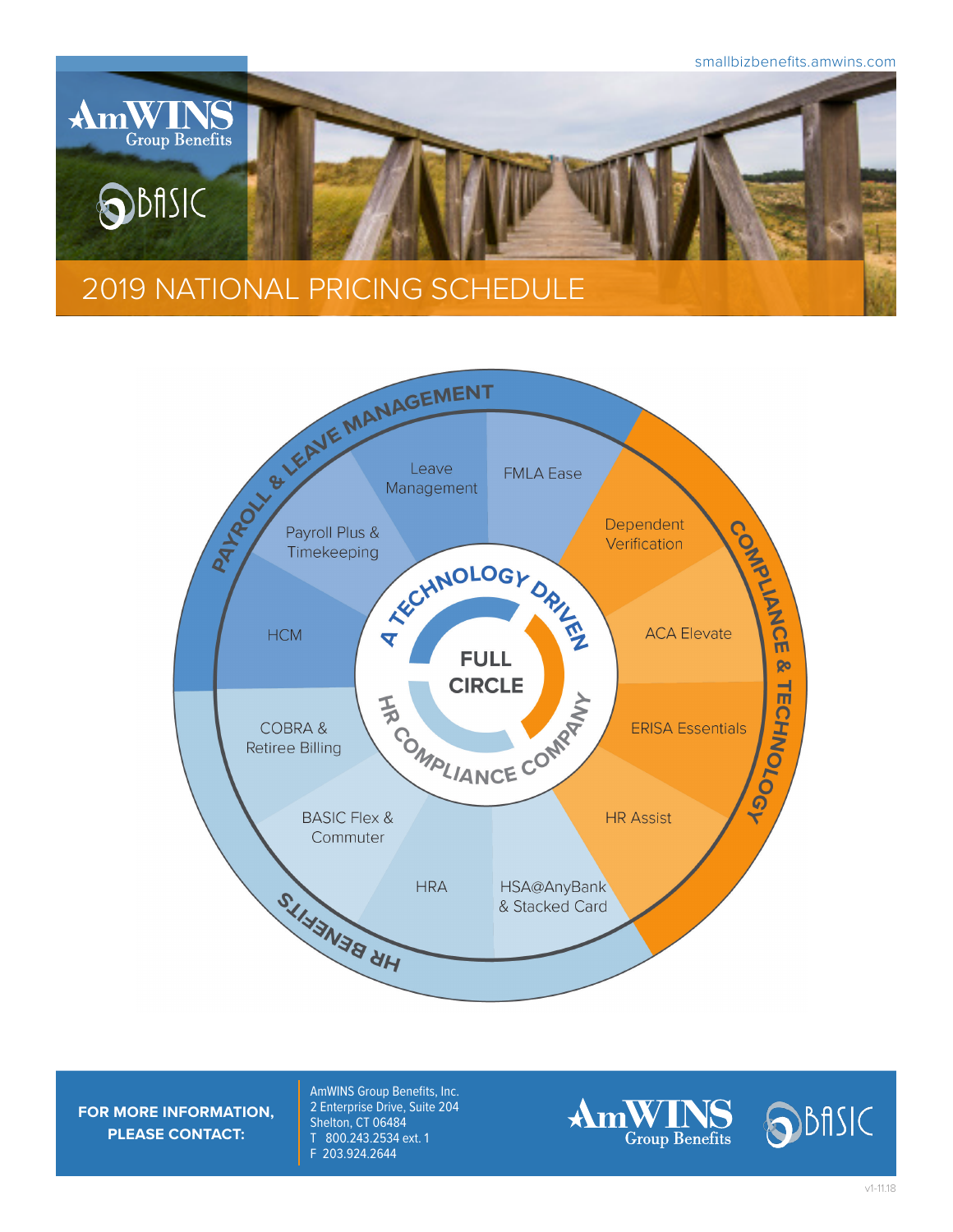• The fees below are BASIC's standard services and **apply to new business only**. Additional servicessuch as HCM, Payroll, Timekeeping, Dependent Eligibility Verification, HR Assist + and many moreare available and determined on a case by case basis. **This pricing structure is valid for the calendar years listed on the cover page only. Please refer to each line of service proposalpage for more detail, restrictions, optional services and additional fees that may apply.**

| <b>BASIC FLEX</b>                    |                           |                      |                       |                            |                           |  |  |
|--------------------------------------|---------------------------|----------------------|-----------------------|----------------------------|---------------------------|--|--|
| <b>Service</b>                       | # of Benefitted Employees | One Time Set-Up Fee  | PPPM Fee <sup>1</sup> | <b>Minimum Monthly Fee</b> | <b>Annual Renewal Fee</b> |  |  |
|                                      | $1 - 100$                 | Waived for all tiers | \$4.12                | \$50                       | Waived for all tiers      |  |  |
|                                      | 101-250                   |                      | \$3.82                |                            |                           |  |  |
| <b>Full</b><br><b>Administration</b> | 251-500                   |                      | \$3.58                |                            |                           |  |  |
| and BASIC<br><b>Benefits Card</b>    | 501-1000                  |                      | \$3.50                |                            |                           |  |  |
|                                      | 1001-5000                 |                      | \$3.35                |                            |                           |  |  |
|                                      | $5000+$                   |                      | \$3.25                |                            |                           |  |  |

Note: Bundled FSA and HRA pricing available upon request

POP (Premium Only Plans) - \$99/year flat fee for all size groups

| <b>BASIC HRA</b>              |                           |                            |                       |                            |                           |  |  |
|-------------------------------|---------------------------|----------------------------|-----------------------|----------------------------|---------------------------|--|--|
| <b>Service</b>                | # of Benefitted Employees | <b>One Time Set-Up Fee</b> | PPPM Fee <sup>1</sup> | <b>Minimum Monthly Fee</b> | <b>Annual Renewal Fee</b> |  |  |
| Full<br><b>Administration</b> | $1 - 100$                 | Waived for all tiers       | \$4.12                |                            | Waived for all tiers      |  |  |
|                               | 101-250                   |                            | \$3.82                | \$50                       |                           |  |  |
|                               | 251-500                   |                            | \$3.58                |                            |                           |  |  |
|                               | 501-1000                  |                            | \$3.50                |                            |                           |  |  |
|                               | 1001-5000                 |                            | \$3.35                |                            |                           |  |  |
|                               | $5000+$                   |                            | \$3.25                |                            |                           |  |  |

Note: Self Administration Plans - \$400.00/year flat fee for all size groups.

| <b>BASICPACIFIC COMMUTER SERVICE</b>                                      |                           |                            |                       |                            |                           |  |  |
|---------------------------------------------------------------------------|---------------------------|----------------------------|-----------------------|----------------------------|---------------------------|--|--|
| <b>Service</b>                                                            | # of Benefitted Employees | <b>One Time Set-Up Fee</b> | PPPM Fee <sup>1</sup> | <b>Minimum Monthly Fee</b> | <b>Annual Renewal Fee</b> |  |  |
| <b>Traditional Pre-</b><br><b>Funded (Used with</b><br><b>Debit Card)</b> | $2 - 250$                 |                            | \$4.10                |                            |                           |  |  |
|                                                                           | $251+$                    |                            | \$3.80                | \$40                       | \$250 (Waived with Flex)  |  |  |
| CommuterCheck -<br><b>Employees Order</b><br><b>Fares Online</b>          | $2 - 250$                 |                            | \$4.75                |                            |                           |  |  |
|                                                                           | 251-999                   |                            | \$4.65                |                            | \$400 (\$150 with Flex)   |  |  |
|                                                                           | $1000+$                   |                            | \$4.55                |                            |                           |  |  |

Note: The Commuter Check pricing assumes the employer will payroll deduct the full amount of participant parking and commuter orders (including both pre-tax and additional after-tax amounts.) If an employer requires participants to pay for after-tax amounts (meaning orders that exceed the pre-tax limits), the fee will be increased by \$0.20 PPPM.

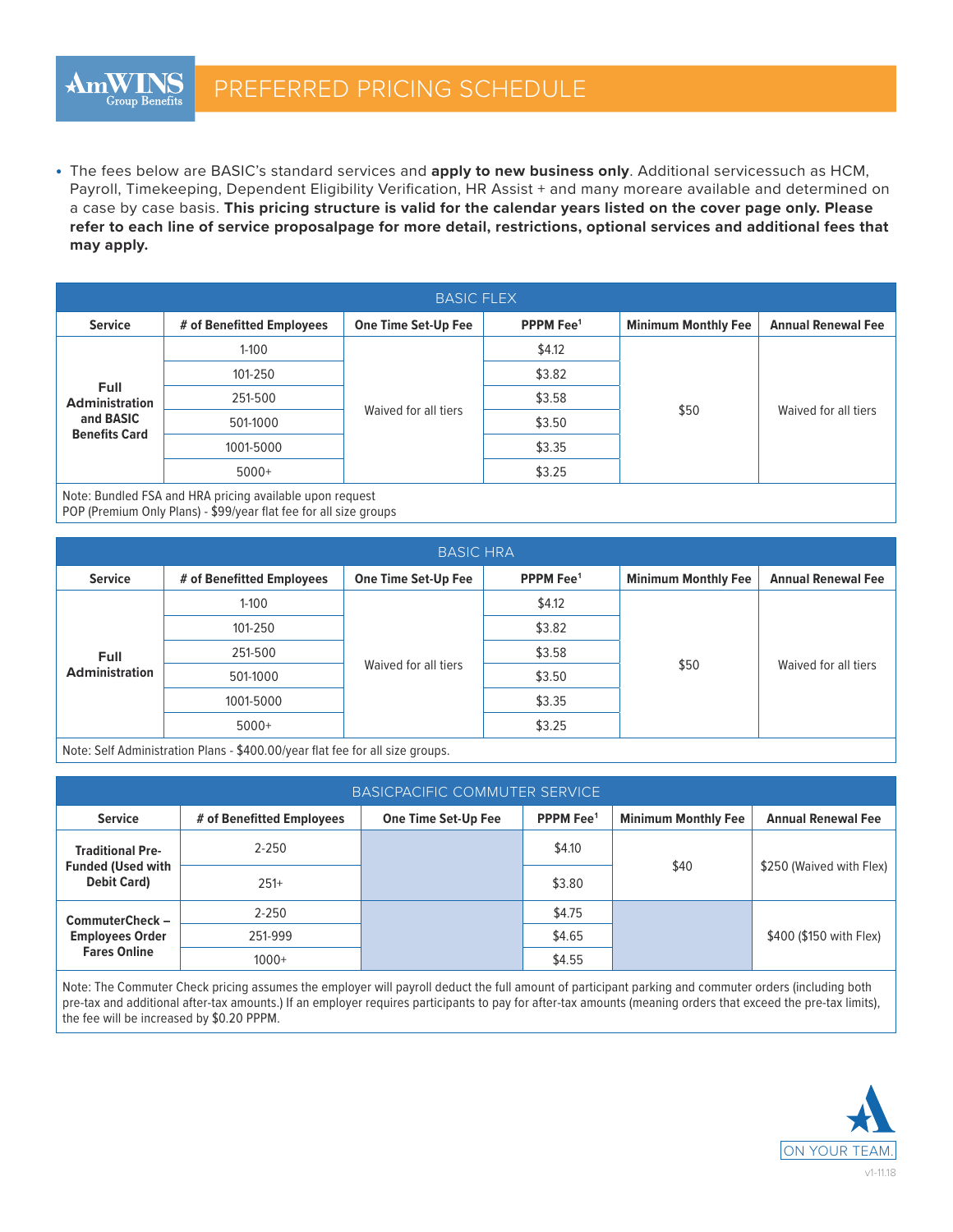| <b>BASIC COBRA</b>                   |                          |                     |                 |                            |                           |  |
|--------------------------------------|--------------------------|---------------------|-----------------|----------------------------|---------------------------|--|
| <b>Service</b>                       | <b>Insured Employees</b> | One Time Set-Up Fee | <b>PPPM Fee</b> | <b>Minimum Monthly Fee</b> | <b>Annual Renewal Fee</b> |  |
|                                      | 20-100                   |                     | \$0.72          |                            |                           |  |
| <b>Full</b><br><b>Administration</b> | 101-250                  |                     | \$0.57          |                            |                           |  |
|                                      | 251-500                  |                     | \$0.52          | \$30                       |                           |  |
|                                      | 501-1000                 |                     | \$0.50          |                            |                           |  |
|                                      | 1001-5000                |                     | \$0.45          |                            |                           |  |
|                                      | $5000+$                  |                     | \$0.40          |                            |                           |  |

Note: Reinstatement/Cancellation Fee – additional \$0.05 PEPM for processing COBRA reinstatements and cancellations.

| BASIC HSA (HSA @ ANY BANK)    |                  |                     |                             |                            |                           |  |  |
|-------------------------------|------------------|---------------------|-----------------------------|----------------------------|---------------------------|--|--|
| <b>Service</b>                | <b>Employees</b> | One Time Set-Up Fee | <b>PPPM Fee<sup>1</sup></b> | <b>Minimum Monthly Fee</b> | <b>Annual Renewal Fee</b> |  |  |
| Full<br><b>Administration</b> |                  |                     | \$2.45                      | \$30                       |                           |  |  |

Note: Billed annually. Fifth Third bank Account Option: \$3.00pppm for all participants & \$3.00 per account per month charged by Fifth Third. PNC also charges an admin fee of \$2.95 per account per month on top of BASIC's admin fee.

| BASIC ACA ELEVATE-YEAR-END FILING (2019 REPORTING YEAR) |                  |                            |                                                                                |                                                |  |  |
|---------------------------------------------------------|------------------|----------------------------|--------------------------------------------------------------------------------|------------------------------------------------|--|--|
| <b>Service</b>                                          | <b>Employees</b> | <b>One Time Set-Up Fee</b> | <b>PEPY (Eligible FTEs)</b><br>(E-File to IRS included)<br>(50% due at set-up) | *Optional Mailing to<br>Employee, per employee |  |  |
|                                                         | 1-199            | \$200                      | \$9.00                                                                         | \$4.00                                         |  |  |
|                                                         | 200-299          | \$250                      | \$8.75                                                                         | \$3.80                                         |  |  |
|                                                         | 300-499          | \$275                      | \$8.00                                                                         | \$3.50                                         |  |  |
|                                                         | 500-999          | \$300                      | \$6.00                                                                         | \$3.25                                         |  |  |
| <b>Full Administration</b>                              | 1000-2,499       | \$350                      | \$4.00                                                                         | \$2.40                                         |  |  |
|                                                         | 2,500-5,000      | \$450                      | \$3.75                                                                         | \$2.25                                         |  |  |
|                                                         | 5,100-10,000     | \$550                      | \$3.50                                                                         | \$2.10                                         |  |  |
|                                                         | 10,001-20,000    | \$650                      | \$3.25                                                                         | \$2.00                                         |  |  |
|                                                         | 20.001-30.000    | \$750                      | \$3.00                                                                         | \$1.90                                         |  |  |

Note: \*A 30% surcharge will be added to the fees for sign-ups after November 30, 2019

• If Aged Banded add additional \$500 to Set-Up Fee

• If Controlled Group: with 1-5 ALEs no additional fee, 6-10 ALEs add \$500, 10+ add additional \$100 per ALE to set-up fee

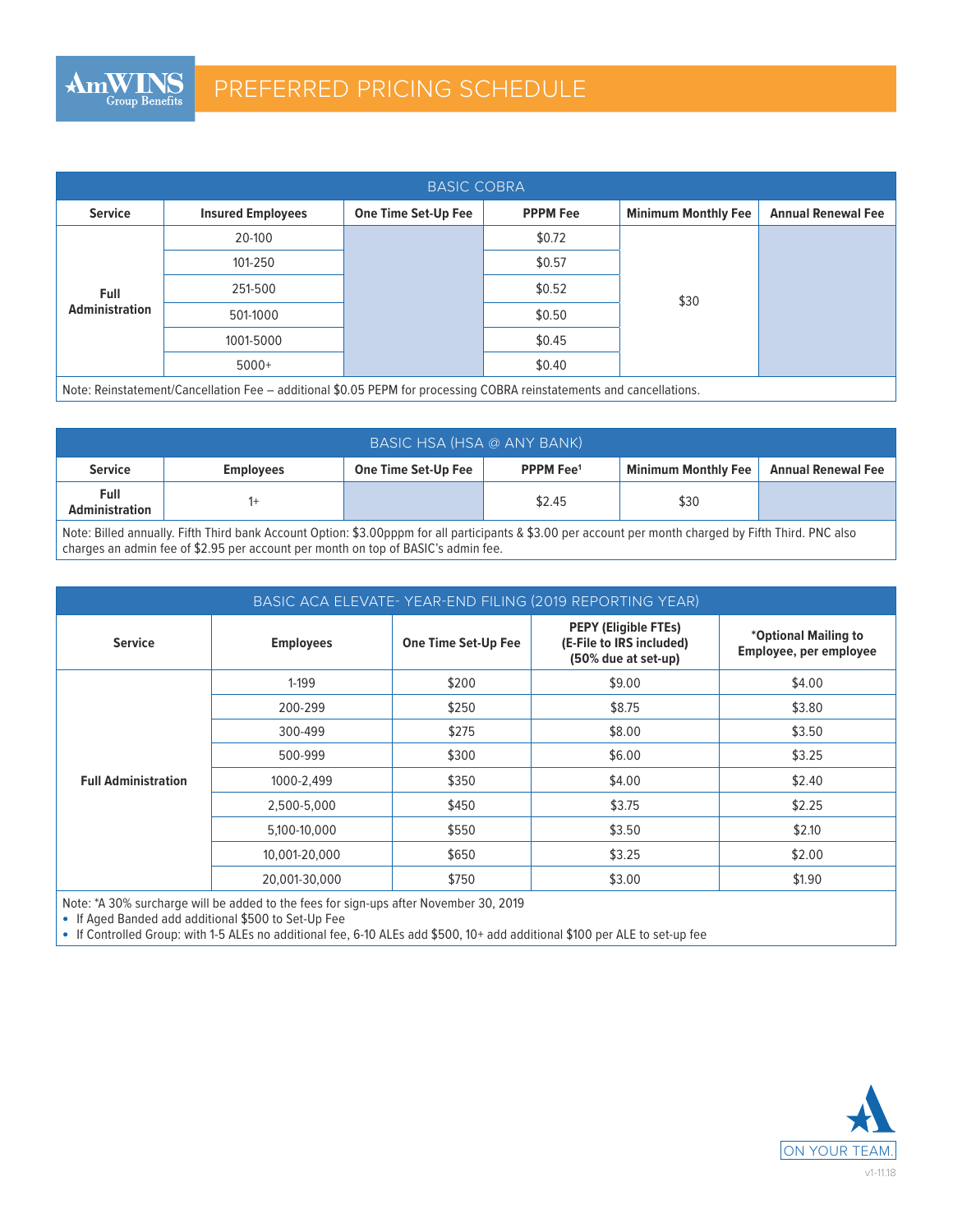| BASIC WRAP SPD STAND-ALONE |                              |                                          |  |  |  |  |
|----------------------------|------------------------------|------------------------------------------|--|--|--|--|
| <b>Service</b>             | <b>One-Time Fee Per Wrap</b> |                                          |  |  |  |  |
| <b>Wrap SPD</b>            | $1 - 10$                     | \$375 Fully-Insured   \$475 Self-Insured |  |  |  |  |
|                            | $11 - 30$                    | \$325 Fully-Insured   \$425 Self-Insured |  |  |  |  |
|                            | $31-50$                      | \$300 Fully-Insured   \$400 Self-Insured |  |  |  |  |
|                            | 51-75                        | \$275 Fully-Insured   \$375 Self-Insured |  |  |  |  |
|                            | 76-100                       | \$250 Fully-Insured   \$350 Self-Insured |  |  |  |  |
|                            | $100+$                       | Quoted upon request                      |  |  |  |  |

| BASIC 5500 WELFARE BENEFIT PLAN FILING SERVICE                                     |                                                                                                  |                                                                                     |  |  |  |
|------------------------------------------------------------------------------------|--------------------------------------------------------------------------------------------------|-------------------------------------------------------------------------------------|--|--|--|
| <b>Service</b>                                                                     | <b>Annual Admin Fee</b>                                                                          | <b>Additional Fees</b>                                                              |  |  |  |
| <b>WRAP- Welfare Benefit Plans</b><br>(Fully & Self Insured)                       | \$550 for WRAP Welfare Benefit Plans having up<br>to 5 Welfare Benefit Plans (5 Schedule "A/C"s) | Add \$175 for each additional Schedule A/C included in<br>the Wrap (Plan 501)       |  |  |  |
| <b>Stand-Alone Welfare Benefit Plan (Fully &amp;</b><br>Self Insured) 5500 Filings | \$195 for each 5500 Filing                                                                       | Additional fee for Delinquent Filer (5500) Submissions (up<br>to 4 years is \$1,500 |  |  |  |

| <b>BASIC ERISA ESSENTIALS</b>     |                  |                            |                         |  |  |  |
|-----------------------------------|------------------|----------------------------|-------------------------|--|--|--|
| <b>Service</b>                    | <b>Employees</b> | <b>One Time Set-Up Fee</b> | <b>Annual Admin Fee</b> |  |  |  |
| <b>Full Administration</b>        | $1 - 49$         | \$400                      | \$125                   |  |  |  |
|                                   | 50-99            |                            | \$150                   |  |  |  |
|                                   | 100-499          |                            | \$275                   |  |  |  |
|                                   | 500-750          | \$450                      | \$325                   |  |  |  |
|                                   | 751-1.000        |                            | \$400                   |  |  |  |
| <b>Additional ERISA Services:</b> |                  |                            |                         |  |  |  |
|                                   |                  |                            |                         |  |  |  |
|                                   |                  |                            |                         |  |  |  |
|                                   |                  |                            |                         |  |  |  |
|                                   |                  |                            |                         |  |  |  |
|                                   |                  |                            |                         |  |  |  |

| <b>BASIC HR ASSIST LITE</b>                                                           |                    |                               |  |  |  |
|---------------------------------------------------------------------------------------|--------------------|-------------------------------|--|--|--|
| <b>Service</b>                                                                        | <b>Monthly Fee</b> | <b>Required</b>               |  |  |  |
| <b>HR Assist Lite</b><br>(includes unlimited "ask the HR<br>pro" and custom handbook) | \$400              | A minimum 1 year subscription |  |  |  |